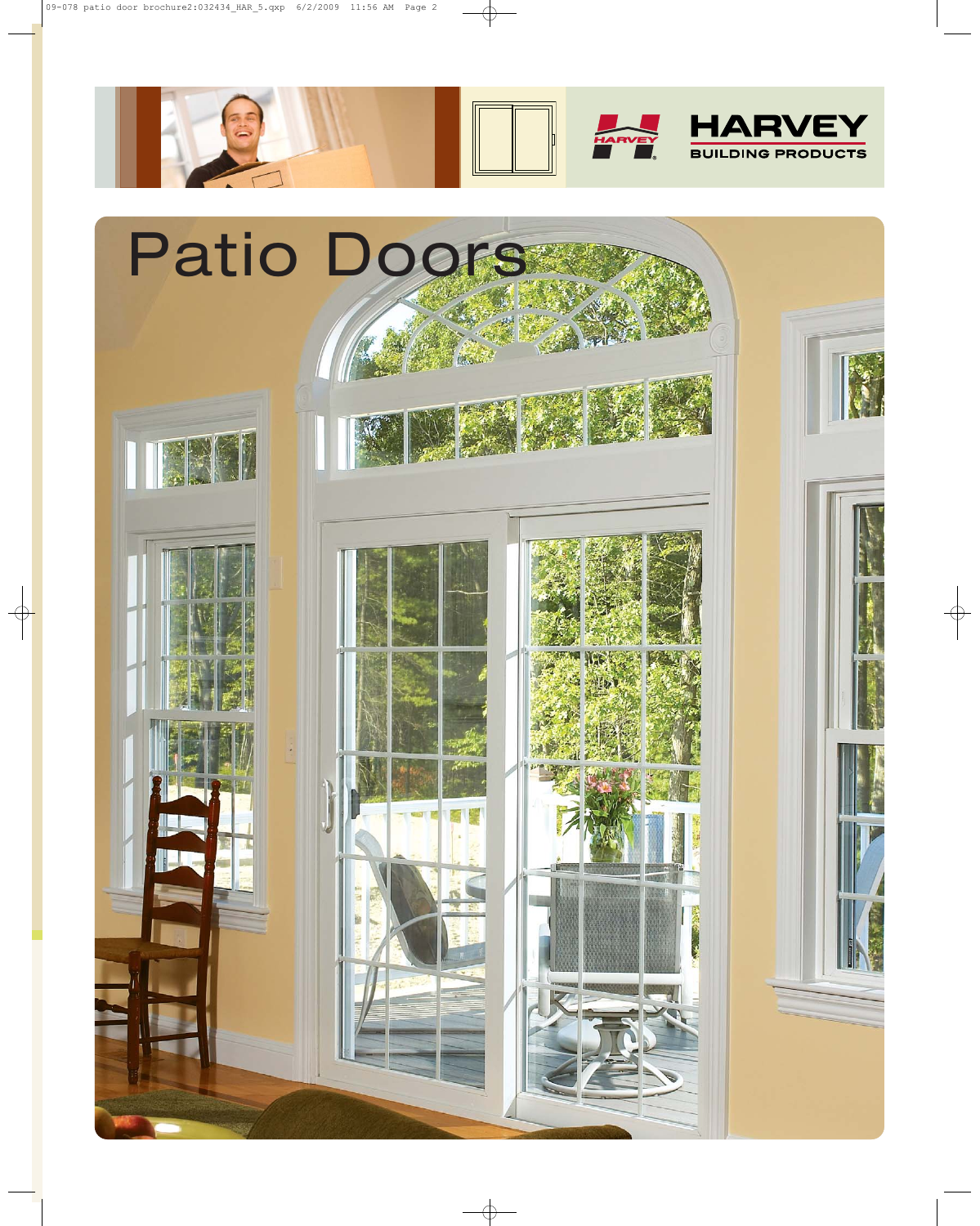

## Vigilance patio door

While they can be used for other applications where added performance is desired, Vigilance windows were created to meet coastal building codes, among the most stringent followed in our industry. Available in white only.

- ENERGY STAR<sup>®</sup> qualified with standard Low-E/Argon glazing
- Impact rated with DP50 performance
- Fiberglass screen with extruded aluminum frame
- Corrosion resistant color-matched hardware

Note: Vigilance patio doors have limited options available. Please call for available options.

#### Harvey vinyl patio door

The Harvey vinyl patio door is solidly constructed and reinforced with heavy-duty aluminum for added durability. Welded sash corners provide maximum strength while multi-chambered frame extrusions further increase their stability and thermal efficiency. Includes a heavy-duty screen, and can be customized to suit your style. Available in over 25 exterior colors.

- ENERGY STAR<sup>®</sup> qualified with standard Low-E/Argon glazing
- Integral fin frame and screen track
- Sloped sill design for drainage
- Fiberglass screen with extruded aluminum frame
- Corrosion resistant seacoast package available

## Tribute patio door

The Harvey Tribute patio door offers all the great features of our traditional vinyl patio door, plus enhanced features such as standard Double Low-E/Argon and an easy-cleaning glass. For the ultimate in energy efficiency, add our optional High Performance Package with three panes of glass, two panes of Low-E coating and Krypton gas between both air spaces.

- Easy Clean Glass
- Double Low-E Glass
- Dual Glazed units have 2x Low-E/Argon + SunClean Glass
- Triple Glazed units have 2x Low-E/Krypton + SunClean Glass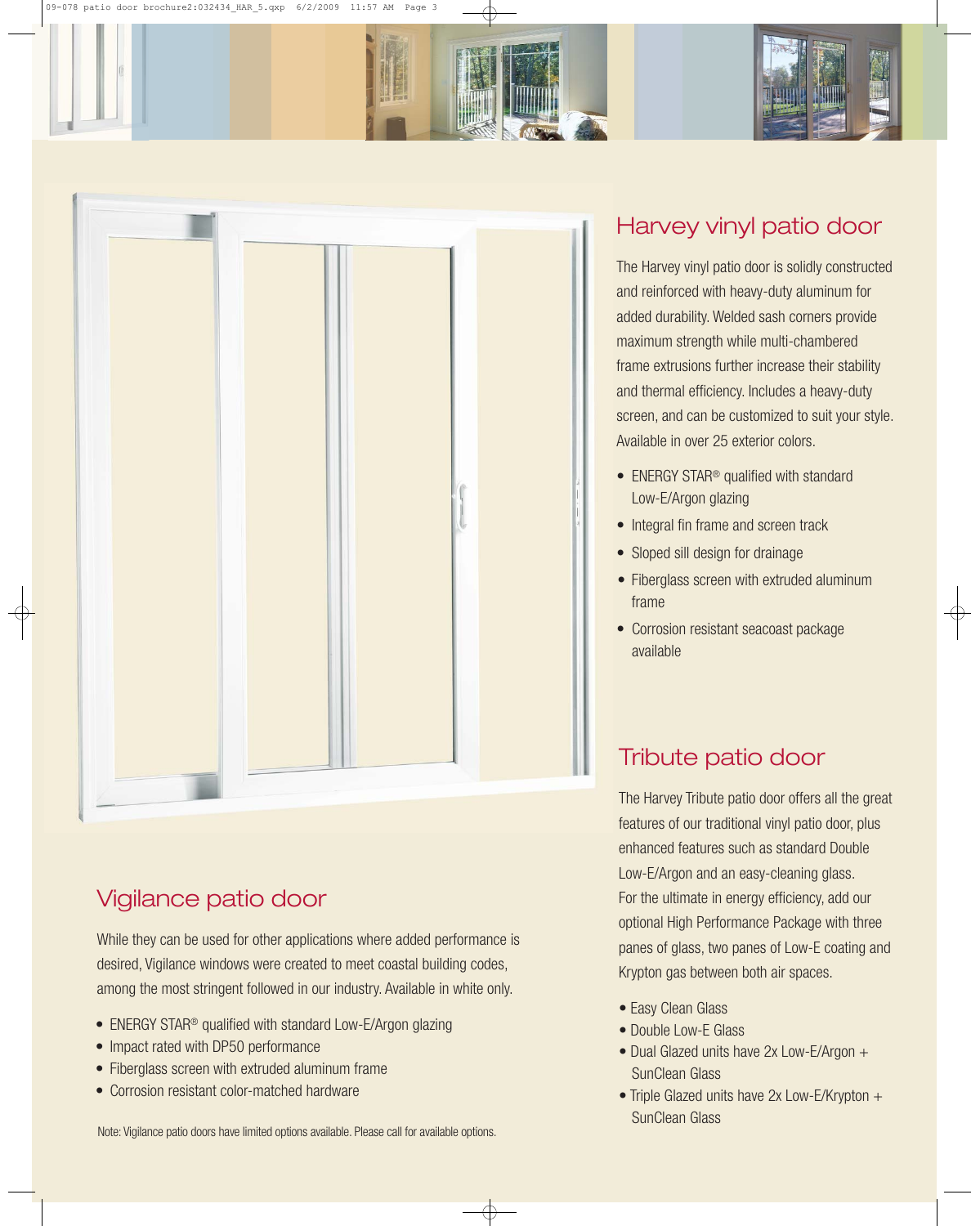



#### hardware







Locking System Locking System

Multi-Point



Optional Flush-Mount Deadbolt

## glazing

- Clear Insulated
- $\bullet$  Low-E
- Low-E/Argon
- Double Low-E/Argon • Double Low-E/Krypton\* (Available only on Tribute Patio Door with High Performance Package)

## grids

Interior handle

Contoured GBG (Grids Between Glass)

| $5/8$ <sup>11</sup>                                                   | ш                                                                     | $\frac{5}{8}$ <sup>11</sup>                                                     | $\blacksquare$                          |
|-----------------------------------------------------------------------|-----------------------------------------------------------------------|---------------------------------------------------------------------------------|-----------------------------------------|
|                                                                       |                                                                       |                                                                                 |                                         |
|                                                                       |                                                                       |                                                                                 |                                         |
| $\bigcap$ $\bigcap$ $\bigcap$ $\bigcap$ $\bigcap$ $\bigcap$ $\bigcap$ | $\bigcap$ $\bigcap$ $\bigcap$ $\bigcap$ $\bigcap$ $\bigcap$ $\bigcap$ | $\bigcap$ $\bigcap$ $\bigcap$ $\bigcap$ $\bigcap$ $\bigcap$ $\bigcap$ $\bigcap$ | $\bigcap$ $\bigcap$ $\bigcap$ $\bigcap$ |

Exterior handle

exterior casing





Grid Package

Exterior





Beveled

Grid

**Configurations** • Colonial

• Prairie

• Custom configurations upon request

To enhance the beauty of your patio door, Harvey also offers maintenance-free vinyl exterior casing. The factory-applied casing with fusion-welded corners eliminates the need for exterior caulking and produces a clean, upscale look.

No extension jambs available for patio doors. Exterior casing available for new construction styles only. Other casing styles available. Ask for details.

exterior colors Exterior colors are paint finishes and are available for products with white or almond interior only. interior colors Interior colors are clear-through vinyl colors. **White** Backwood Leaf Green Black Cranberry Fire Engine Red Forest Green Grey Sable Sandalwood Sandstone Bronze Buff Burgundy Harvey Almond Harvey Bronze Ivory Old World Blue Sable Sandalwood Sandstone Silver Metallic Tile Red Universal Brown Wedgewood Cashmere Clay Copper Ivy Green Amazon Green **Wicker** 

**BUILDING PRODUCTS** 

Almond Bronze White

Due to printing limitations, finishes and colors shown are for representation only.